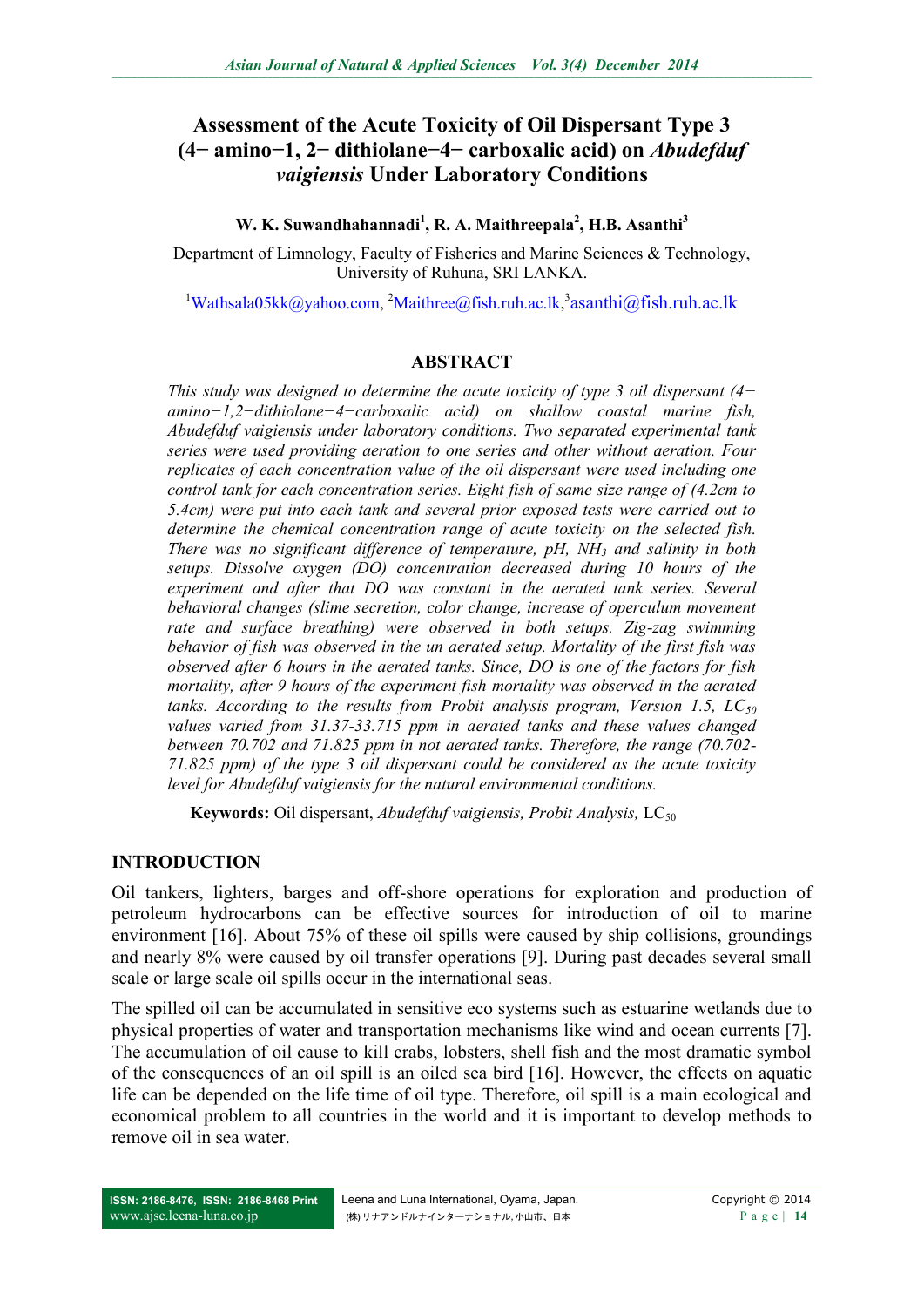There are several mechanical recovery techniques such as use of booms, use of skimmers etc for removing oil from the sea surface. However, the effectiveness of such mechanical techniques is variable and it is highly influenced by the size, nature, location and the environmental conditions in the ocean [15]. Non-mechanical techniques such as insitu burning and use of chemical dispersants have been developed to overcome some problems in the mechanical techniques [15]. Application of chemical dispersants is one of the options to accelerate the dispersion of oil from the sea surface into the water column effectively and it helps to accelerate the dilution and biodegradation of oil to reduce the economic and environmental impact from oil spill [3].

Dispersants consist of individual components of surfactants which are specific chemical compounds including oleophilic (oil liking) and hydrophilic (water liking) groups [9]. These surfactants act as a chemical bridge between oil and water phases and help to mix with each other more easily and can be reduced the viscosity of surfactant [12]. The addition of dispersant rapidly converts a much larger oil slick into small oil droplets and these small oil droplets enhances the biological degradation by increasing surface area available to microorganisms [20].

The concentrated dispersants referred as "UK Type 3" chemicals which have been recommended to use 1 part of dispersant for 20-30 parts of spilled oil [12]. Several countries have been used different types of oil dispersants according to their rules and regulations. However, there are no records for usage of oil dispersants in oil spills in Sri Lanka. Therefore, it is important to assess the toxicity of these chemicals to the organisms living in coastal ecosystems before applying the dispersants to oil spills.

Toxicity is defined as negative effects (lethal or sub lethal) on organism caused by exposing to a chemical substance[12]. In toxicological studies, Dose-Response relationship use to express the relationship between chemical exposure and toxicity. The acute toxicity of a chemical could be assessed as  $LC_{50}$  (Lethal concentration that kills 50% of the test population) and behavioral changes of the organisms can be observed.

## **MATERIALS AND METHODS**

## **Selection of a Test Fish Species**

*Abudefduf vaigiensis* (Figure 1) was selected as the test organism because, it can be easily found around the Sri Lankan coastal marine ecosystems and can be easily handled in a marine aquarium (Personal communication with aquarium owners). The characteristic features of the fish are five prominent vertical bars in which the first bar starts from dorsal fin origin to pectoral fin base, the fifth bar from the posterior margin of dorsal and anal fin [1].



Figure 1: The test species (*Abudefduf vaigiensis,* Order: Perciformes, Family: Pomacentridae)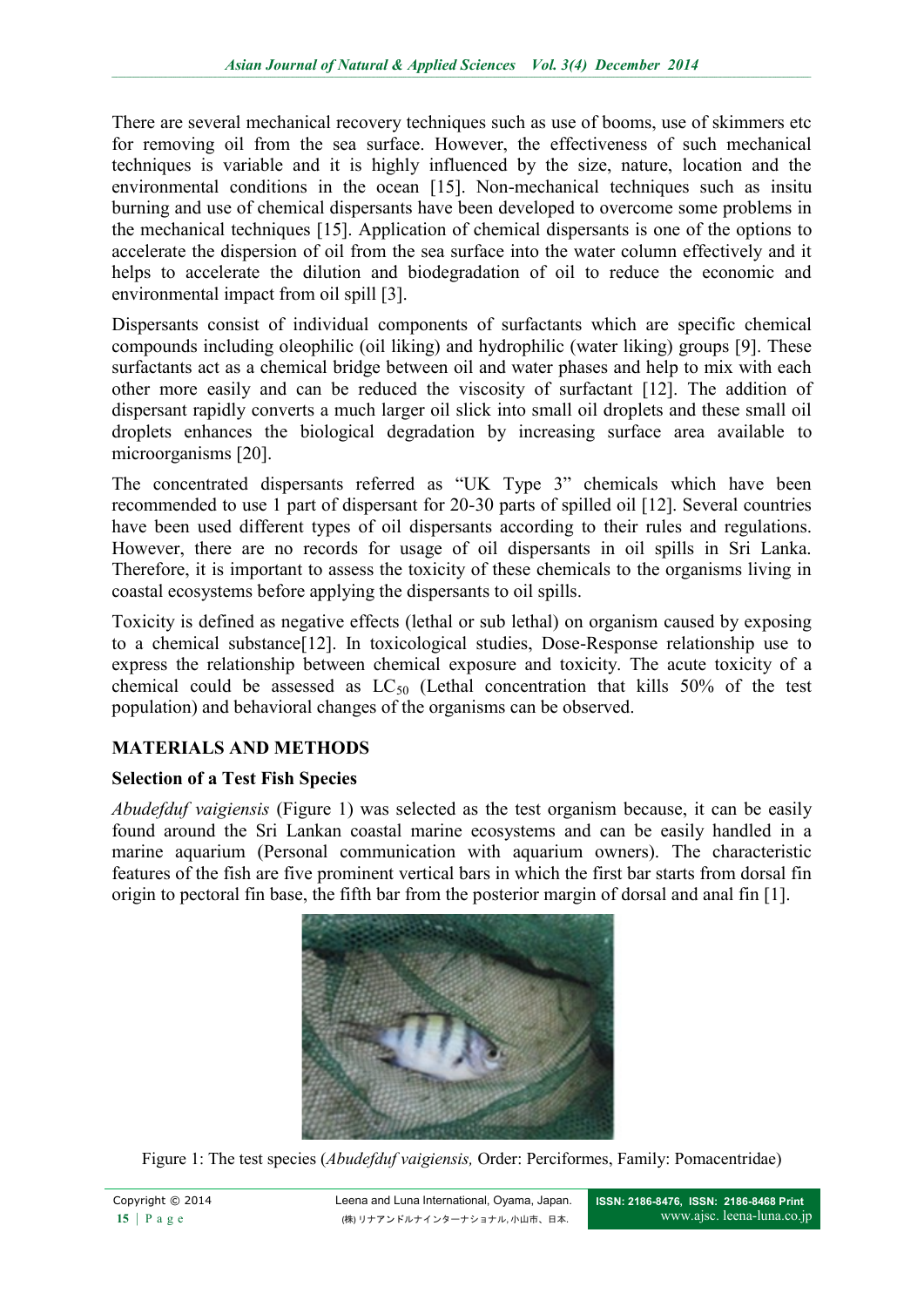## **Acclimatization of Fish before the Toxicity Test**

The test fish (*Abudefduf vaigiensis)* were collected from unpolluted areas in Trincomalee and Polhena and transported to the marine aquarium in aerated containers. Trial tests were carried out to determine the suitability of the fish for aquarium conditions during two weeks. 16 fish were introduced into two tanks  $(44 \times 29 \times 31 \text{ cm}^3)$ , and they were fed three times per day up to satiation with commercial Prima diet. Half of the total volume of water was removed and refilled with filtered sea water once in five days in each acclimatization tank. Commercially available Aqua zonic black night top filter (8W, 800 L/h) was fixed and aeration was provided to each tank.

## *Preliminary Test*

Preliminary test for toxicological study is important to find the effective concentration series [8]. Two experimental setups were used respectively in the presence and absence of aeration. Twelve glass tanks  $(44 \times 29 \times 31 \text{ cm}^3)$  were used in two series of tanks including six tanks to each series. They are labeled as  $(C, R1, R2, R3, R4$  and  $R_5$ ) in each series. The used oil dispersant in this study was Adt (4−amino−1,2–dithiolane–4 –carboxyalic acid) type 3 and the chemical formula is given below.



The concentration series of 0, 20, 40, 60, 80, 100 ppm of oil dispersant were prepared using 0, 0.60, 1.20, 1.80, 2.40 and 3.0g of the dispersant respectively. Total length and weight of all fish were measured to select the fish within the length range of 4.2cm to 5.4cm and the weight range was 3.9g to 4.8g. The length of the largest fish should not be more than twice that of the smallest fish in the same test [4]. All tanks were filled with 30L of filtered sea water and 8 fish were added into each tank and covered by a net to minimize the outside disturbances.

Percentage mortality and other morphological and functional changes such as erratic swimming, loss of relax; lethargy, discoloration, excessive mucous production etc. were observed and recorded in two experimental setups.

# *Acute toxicity Test*

Acute toxicity test was conducted according to EPA/600/4-90/027F protocol [22]. The selected concentration ranges for the experimental set up of without aeration was 0, 28, 32, 36, 40 and 44 ppm and for the set up with aeration was 0, 65, 70, 75, 80 and 85 ppm. Each experimental setup includes four series for the decided concentration ranges.

Physico−chemical parameters were measured before and after adding the dispersant to the tanks according to the methods given in Table 1. Fish feeding was ceased 24 hr prior to the test and then the percentage mortality and other behavioral changes were observed and recorded during 24 hrs continuously.  $LC_{50}$  values were calculated using EPA probit analysis program, Version 1.5 [5].

Water temperature was measured once in two hours and other parameters were determined before adding the dispersant, after 24 hrs and at the end of the experiment after 72 hrs.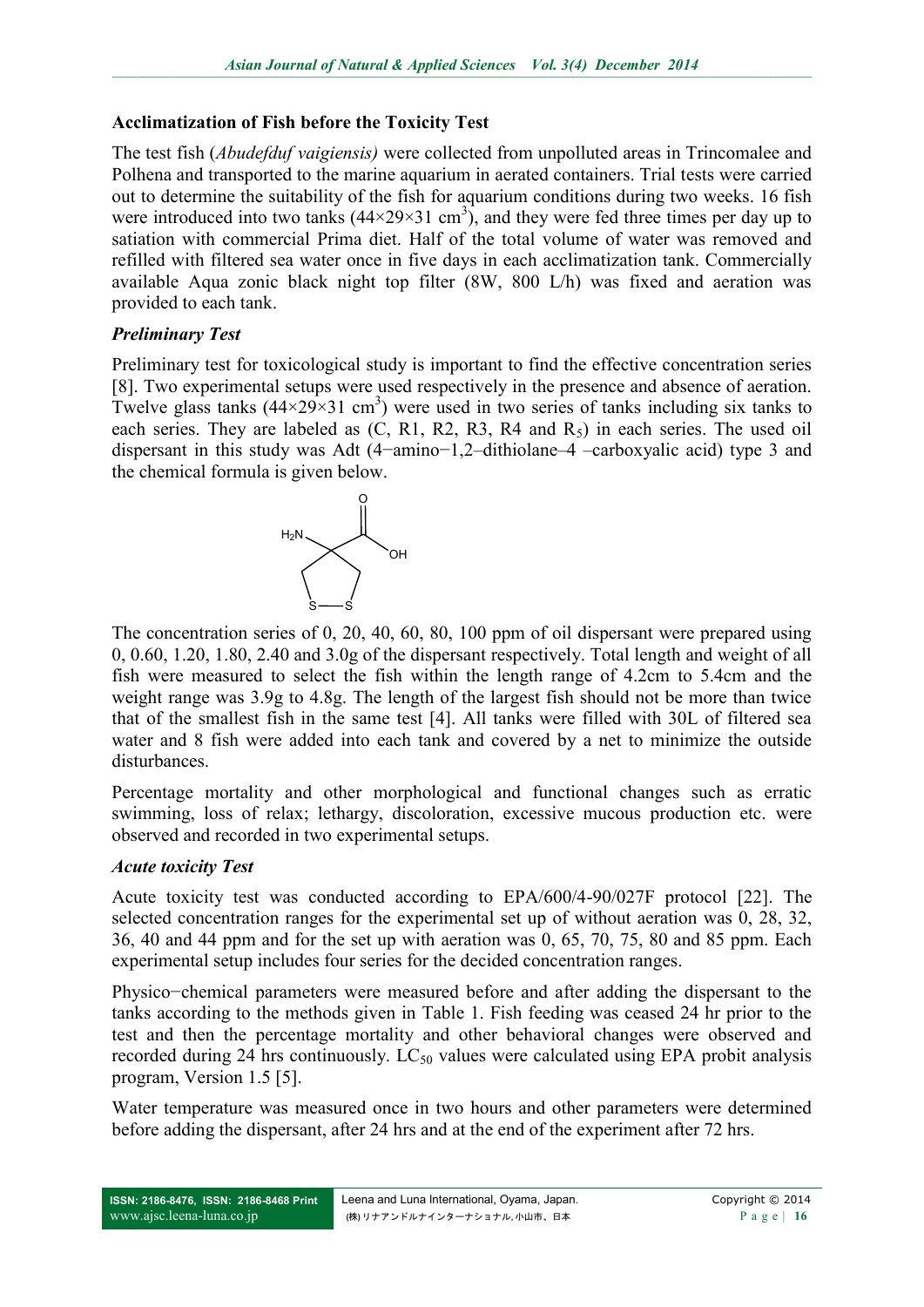| Parameter                        | Instrument                                   |
|----------------------------------|----------------------------------------------|
| Temperature                      | mercury bulb Thermometer                     |
| pH                               | salt water master test kit.                  |
| Ammonia (NH <sub>3</sub> )       | Zoolek salt water NH <sub>3</sub> test kit   |
| Salinity<br>Dissolve Oxygen (DO) | YSI 85 meter (Japan)<br>YSI 85 meter (Japan) |

**Table 1. Analytical Techniques for Physico−Chemical Parameters**

#### **Statistical Analysis**

Descriptive data analysis for calculation of mean, standard deviation, maximum and minimum values were determined using Windows excel 2010 version. One way ANOVA was used to determine the significance of the variation of physico−chemical parameters during the experimental period. Independent sample t test was performed to determine significance of the difference between  $LC_{50}$  values in two experimental setups. All statistical analysis was performed on SPSS 16.0.

## **RESULTS & DISCUSSION**

#### **Physico−Chemical Parameters**

The Table 2 gives the mean values and the minimum and maximum values of water quality parameters in the two experimental setups. The water temperature variation was  $\leq 1$  °C and the salinity variation was <2 ppt in the experimental tanks and these variations were not significant.

|                 | Without aeration | With aeration  |
|-----------------|------------------|----------------|
| Temperature     |                  |                |
| $Mean \pm SD$   | $28.5 \pm 0.2$   | $28.5 \pm 0.3$ |
| Min-Max         | 28.2-28.7        | 28.0-28.9      |
| Salinity        |                  |                |
| $Mean \pm SD$   | $33.0 \pm 0.1$   | $33.0 \pm 0.2$ |
| Min-Max         | 32.8-33.1        | 32.6-33.7      |
| pH              |                  |                |
| $Mean \pm SD$   | $7.8 \pm 0$      | $7.8 \pm 0$    |
| Min-Max         |                  |                |
| NH <sub>3</sub> |                  |                |
| Mean            | 0                | 0              |

| Table 2. Mean, minimum and maximum values of the water quality parameters in aerated and |  |  |
|------------------------------------------------------------------------------------------|--|--|
| not aerated experimental setups                                                          |  |  |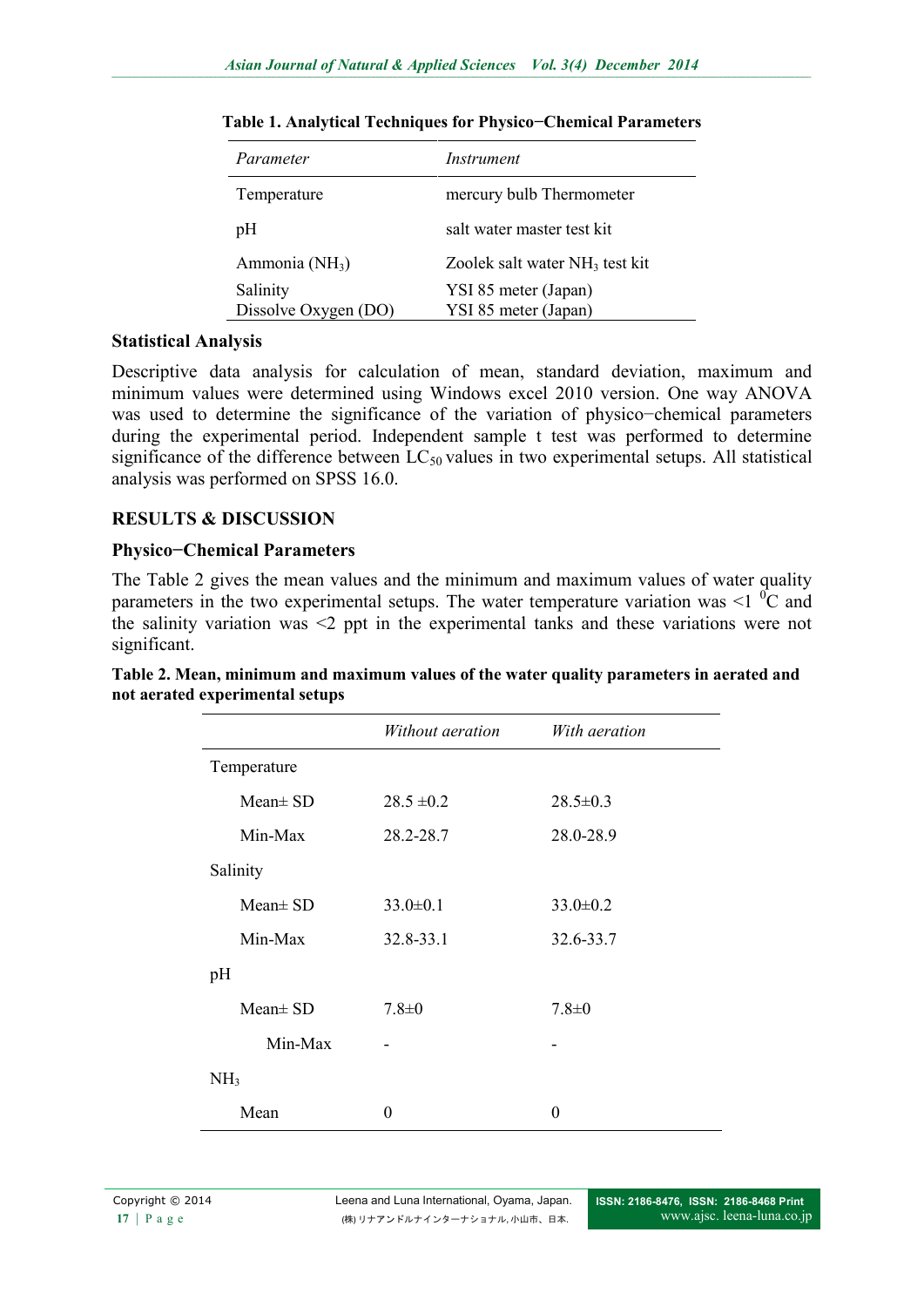Water temperature has about 70% of influence on oil and dispersant toxicity due to increase of the metabolism and then increased the uptake of potentially toxic dispersants [13]. Higher mortality of Easter oysters has been observed at warmer temperatures, in laboratory and field trials of toxicological studies [13]. The minimum and maximum temperature values in the two set ups of the present study was  $28{\text -}29^0$ C. The acceptable range of water pH has been published as 7.0-7.9 for the toxicological tests with seawater and macro organisms [6]. Accordingly, the water pH was maintained at 7.8 in each tank in the present study. Since the parameters of Temperature, pH, salinity and NH<sup>3</sup> level in the tanks were maintained at suitable level for marine aquarium fish those parameters may not be affected on the toxicity of fish in this experiment.

The initial DO% in the experimental tanks of without aeration was 95.7% and it declined up to 48.2% and after 10 hours it increased up to 70%. DO level should not be lower than 40% in toxicological studies using warm water [6]. However, when supplying aeration the percentage DO did not change after third hour in the experimental setup.

#### **Mortality of fish**

Fish mortality was observed after  $6<sup>th</sup>$  hour and then the mortality was the maximum at  $11<sup>th</sup>$ hour and no fish death was observed after  $13<sup>th</sup>$  hour in the not aerated tanks. The mortality in the aerated tanks was noticed after  $9<sup>th</sup>$  hour and the number of dead fish increased up to the maximum level after  $16<sup>th</sup>$  hour and the mortality was zero at the  $18<sup>th</sup>$  hour of the experiment. After 24 hours, fish mortality did not observe in both setups can be due to the biodegradation and reduction of the effectiveness of the oil dispersant. The Figure 2 and 3 explains the variation of DO in the experimental tanks without aeration and with aeration respectively. Figure 4 explains the variation of fish mortality in the two experimental setups.



Figure 2: Variation of DO level with time in the setup without aeration



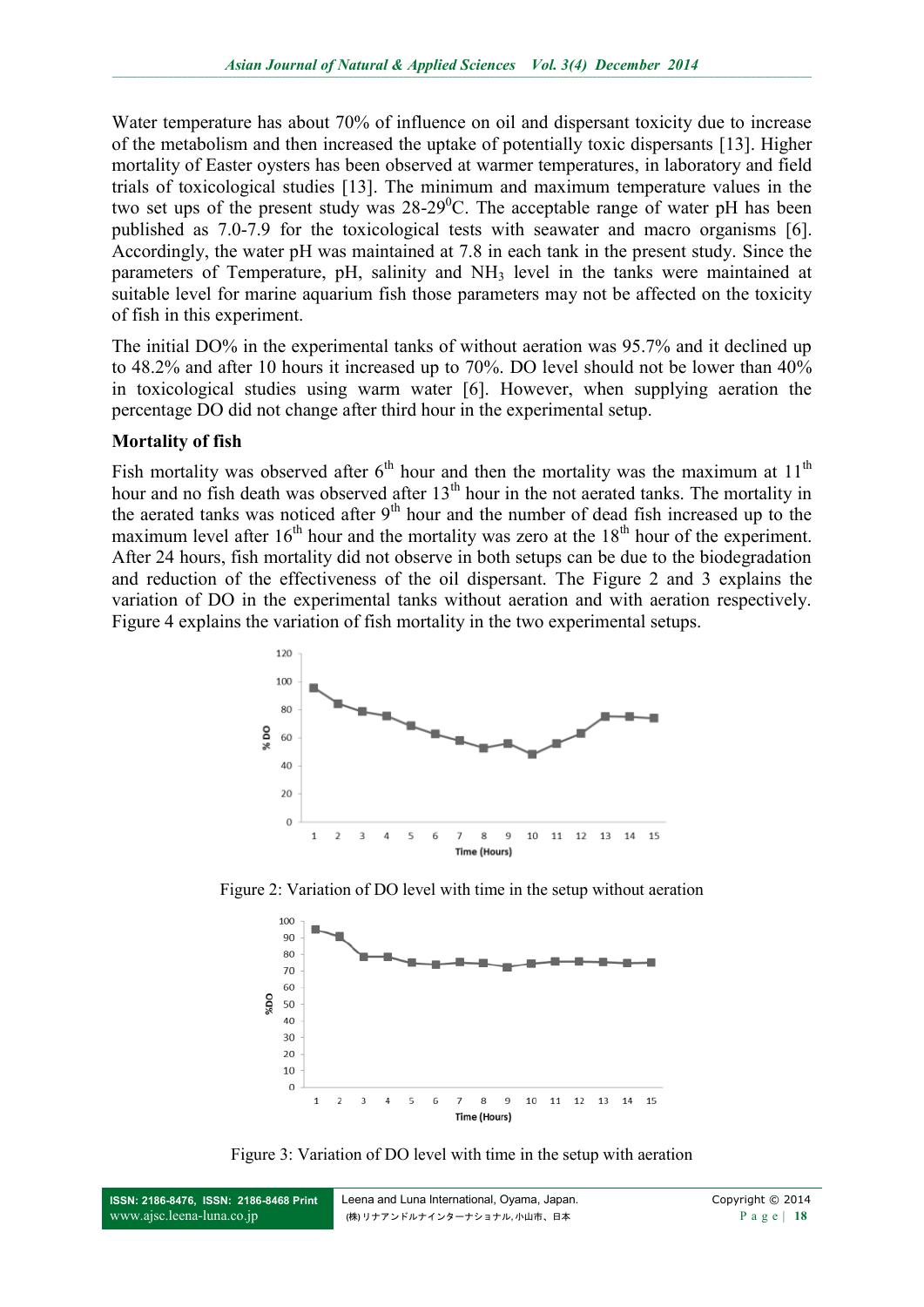

Figure 4: Variation of DO level with time in the setup with aeration

The most surfactant formulations of oil dispersants are fairly readily biodegradable under aerobic conditions by marine bacteria [11], [14], [21]. The rate of biodegradation under anaerobic conditions tends to be much lower [2], [24] and the water circulation in the experimental setup with oil dispersant did not enough to maintain the DO concentration at constant. However, no fish mortality was observed in the control tanks of the experimental setups without oil dispersant explains that the fish can live only with the water circulation in the tanks during the experimental time. Dissolved oxygen in the water can be reduced due to indirect effects of the dispersant and it is also a reason for fish death in the not aerated tanks. Therefore, the mortality of fish in the tanks with aeration was mostly due to toxic effects of the oil dispersant.

#### *Toxicity Parameters*

The calculated  $LC_{50}$  values according to Probit software in two separated experimental setups are given in Table 3. The  $LC_{50}$  values changed from 31.37 to 33.71ppm in the experimental setup without aeration and the range of  $LC_{50}$  values was 70.70 to 71.83 ppm in the tanks with aeration and these values varied significantly in the two setups ( $p$  < 0.05).

| Experimental           |                | 95% confidence limit |        |        |
|------------------------|----------------|----------------------|--------|--------|
| <b>Series</b><br>Setup |                | $LC_{50}(ppm)$       | Lower  | Upper  |
|                        |                | 33.179               | 28.217 | 36.617 |
| Without aeration       | $\overline{2}$ | 31.370               | 20.701 | 35.362 |
|                        | 3              | 33.715               | 28.840 | 37.383 |
|                        | 4              | 33.545               | 26.604 | 38.017 |
|                        |                | 70.955               | 64.406 | 75.026 |
| With aeration          | 2              | 71.796               | 58.673 | 78.128 |
|                        | 3              | 70.702               | 66.550 | 73.847 |
|                        | 4              | 71.825               | 66.976 | 75.510 |

**Table 3. Mean LC<sup>50</sup> and 95% confidence limits in two experimental setups**

Copyright © 2014 Leena and Luna International, Oyama, Japan. 19 | P a g e (株) リナアンドルナインターナショナル, 小山市、日本.

**ISSN: 2186-8476, ISSN: 2186-8468 Print** www.ajsc. [leena-luna.co.jp](http://www.ajssh.leena-luna.co.jp/)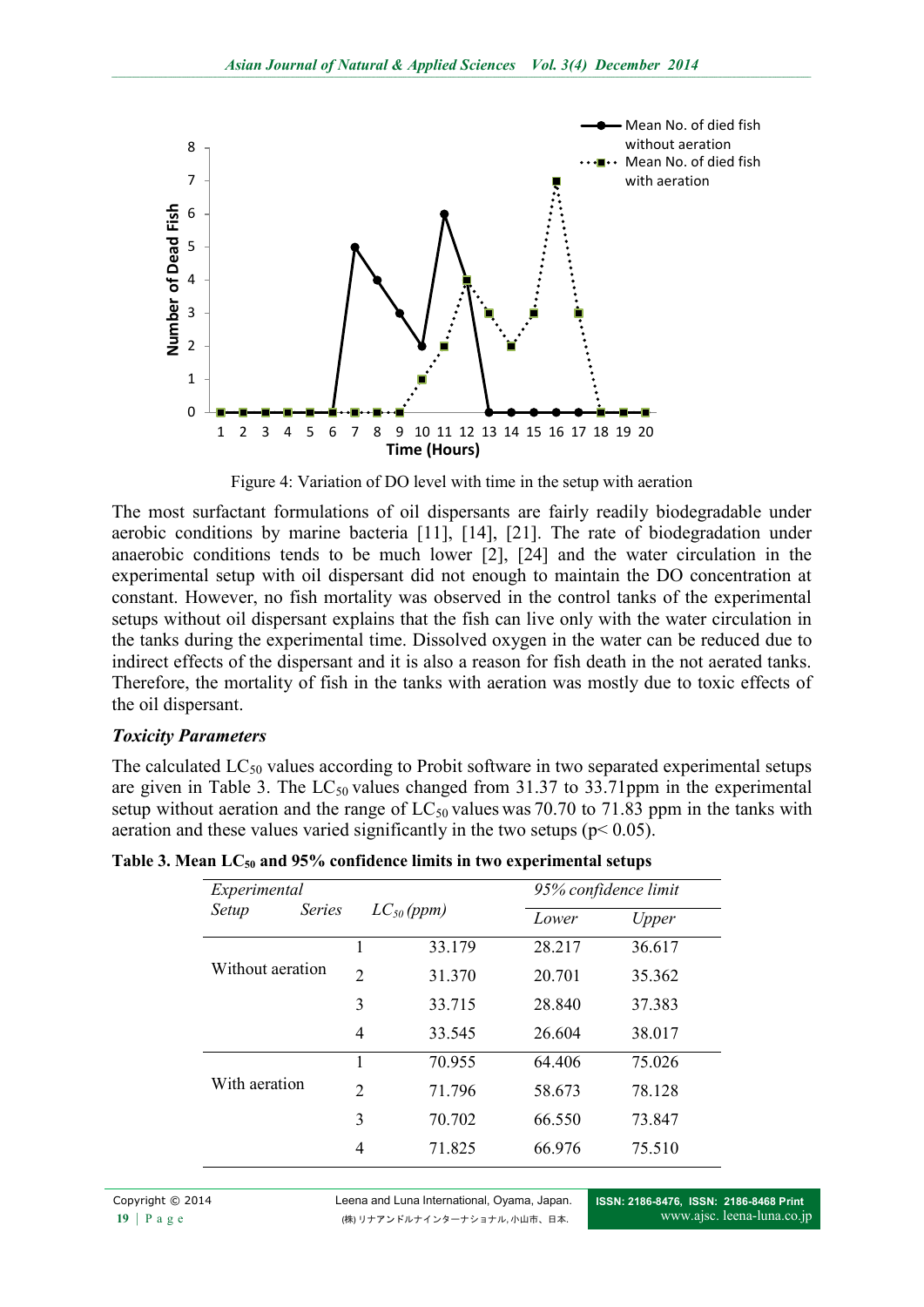According to the five-step scale of toxicity categories [23] for the toxicity levels of chemicals in Table 4 the type 3 oil dispersant can be classified as slightly toxic chemical for *Abudefduf vaigiensis.* 

| Table 4. EPA five-step scale of toxicity categories used to classify chemicals based on their acute |  |  |
|-----------------------------------------------------------------------------------------------------|--|--|
| toxicity (USEPA, 2010b)                                                                             |  |  |

| $LC_{50}$ (ppm) | Toxicity classification |  |
|-----------------|-------------------------|--|
| >100            | Practically Non toxic   |  |
| $>10-100$       | <b>Slightly Toxic</b>   |  |
| $>1-10$         | Moderately Toxic        |  |
| $0.1 - 1.0$     | Highly toxic            |  |
| < 0.1           | Very Highly Toxic       |  |

#### *Changes Of Fish Behavior*

After 2-3 hours of expose to oil dispersant the color pattern of fish changed from bright yellow color to pale yellow color. The increased breathing rate, zig- zag swimming pattern could be seen in exposed fish with no aeration. Nearly 5 minutes before the death, they fell down on to the bottom of the tank and breathed laboriously and slime secretion could be observed. The different behavioral changes in the two experimental set ups are summarized in the Table 5.

| Observed behavior<br>type | Control tank                            | With no aeration                          | With aeration                                  |
|---------------------------|-----------------------------------------|-------------------------------------------|------------------------------------------------|
| Location of<br>swimming   | Resting at the<br>bottom of the<br>tank | Swimming at the upper<br>surface of water | Swimming near the<br>upper surface of<br>water |
| Habit                     | Calm and quite                          | Active swimming                           | Active swimming                                |
| Operculum<br>movement     | $30-35/min$                             | $45 - 48$ /min                            | $40 - 48$ /min                                 |
| Swimming<br>movement      | Horizontal and<br>slow                  | Vertical<br>Zig-zag swimming              | Vertical                                       |

**Table 5. Behavioral changes in the tanks of two set ups**

The exposed fish were hanging near to the surface of water column due to the narcotic effect and it is a common response to low oxygen in water. In this behavior, fish stay just below the surface, put their snout at the air-water interface, and breathe in the film of water that is in direct contact with the air [19]. The exposed fish were swimming erratically and jumping above the water column. The enzymatic as well as ionic disturbances in blood and tissues may be associated with such abnormal behavior and altered movements [10]. Operculum movement was increased up to 48/min in the exposed tanks and similar kind of changes have been observed by [18] for expose of toxins.

The dead fish were covered by a slime layer and the exposed fish lost their color patterns of vertical strips. The depigmentation is attributed to dysfunction of the endocrine (pituitary) gland under toxic stress [17].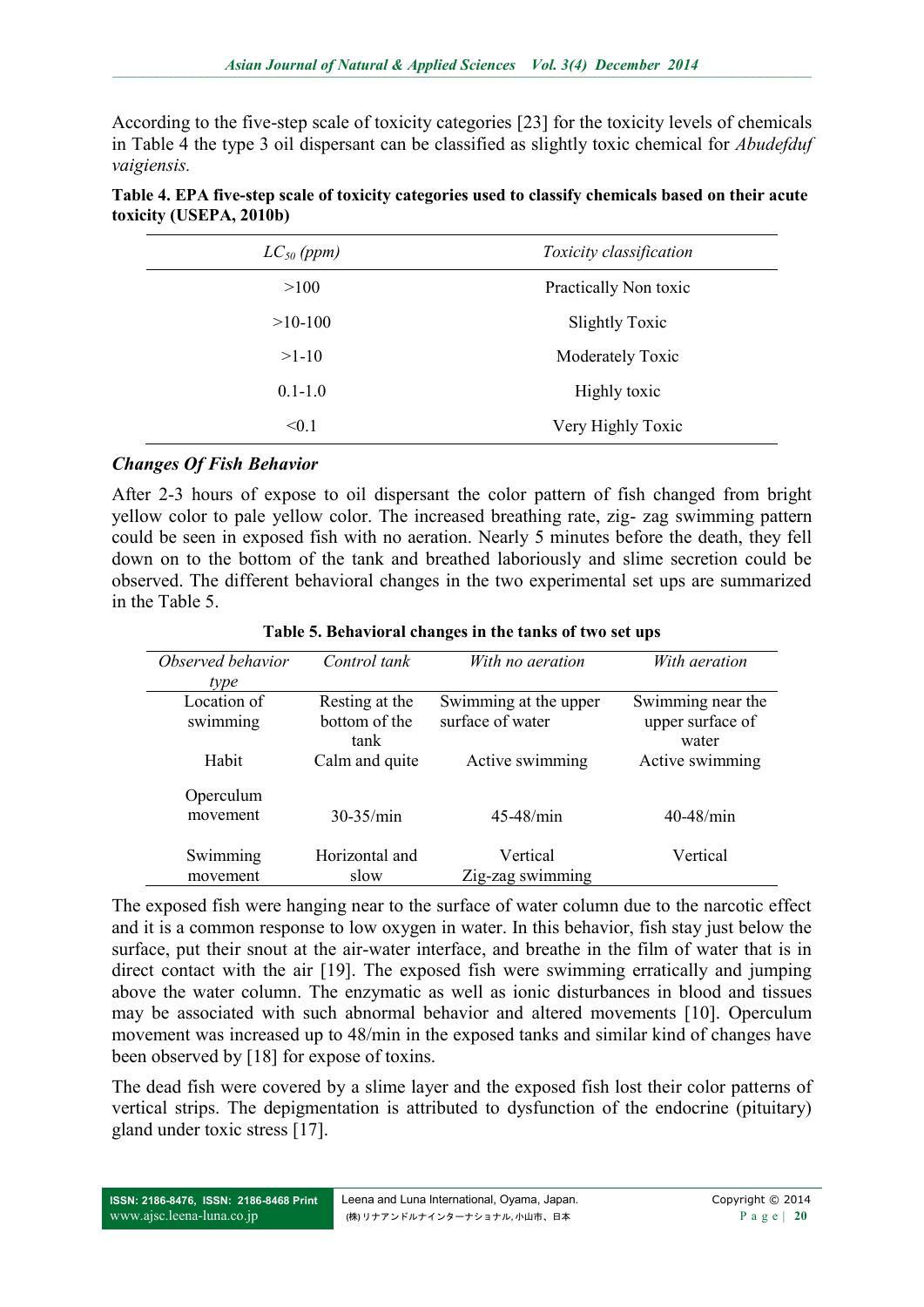Zigzag swimming behavior was shown by the exposed fish with no aeration. This is probably an adaptive response to escape from the danger zone [19]. According to the above explanations behavioral changes the type 3 oil dispersant may be slightly toxic to *Abudefduf vaigiensis.* Although, the laboratory experiments have been concluded the toxic level of the dispersant it can be varied at different physical conditions in the sea.

## **CONCLUSION**

The type 3 oil dispersant can be categorized as slightly toxic chemical to the fish species, *Abudefduf vaigiensis.* It is important to consider the  $LC_{50}$  value of the Adt type 3 oil dispersant as 71.32±0.58 ppm when using the above said dispersant to oil spill in the coastal environment, Sri Lanka.

#### **ACKNOWLEDGEMENT**

We grateful to the Marine Pollution Prevention Authority (MEPA) Sri Lanka for providing financial support and giving the tested chemical to success this work.

## **REFERENCES**

- [1]. Azzurro, E., et al. (2013). Citizen science detects the undetected: the case of Abudefduf saxatilis from the Mediterranean Sea. *Management of Biological Invasions*, *4*(2), pp.167–70.
- [2]. Berna, J. L., et al. (2007). Anaerobic biodegradation of surfactants Scientific review. Tenside Surfactants Detergents*, 44,* pp. 312-347.
- [3]. Chapman, H., et al. (2007). The use of chemical dispersants to combat oil spills at sea: a review of practice and research needs in Europe. *Marine Pollution Bulletin*, *54*(7), pp.827-838.
- [4]. Environment Canada. (1990a). Biological test method: Acute lethality test using Three stickle spine (*Gasterosteus aculeatus*), Environmental Protection Conservation and Protection Environment Canada, Report EPS1/RM/10, July 1990.
- [5]. Finney, D. J., (1978). *Statistical method in biological assay*. 3rd ed. Charles Griffin & Co. Ltd., London, England.
- [6]. Fuller, C., & Bonner J. S., (2001). *Comparative toxicity of oil, dispersant, and dispersed oil to Texas marine species,* Conrad Blucher Institute for surveying and Science. Texas : A and M University, Corpus Christi, Texas.
- [7]. Fuller, C., et al. (2004). Comparative toxicity of oil, dispersant, and oil plus dispersant to several marine species. *Environmental Toxicology and Chemistry*, *23*(12), pp.2941- 49.
- [8]. Hall, J. A., & Golding L. A. (1998). *Standard methods for whole effluent toxicity testing: development and application.* Report no. MFE80205. NIWA report for the Ministry for the Environment, Wellington, New Zealand.
- [9]. Karam, Q. (2011). Toxicity of Kuwait crude oil and dispersed oil on selected marine fish species of Kuwait. [pdf] Available at: [<https://theses.ncl.ac.uk>](https://theses.ncl.ac.uk/) [Accessed 5 October 2013].
- [10]. Larsson, A., et al. (1981). Disturbed ion balance in flounder, Platichthys flesus L. exposed to sublethal levels of cadmium. *Aquat. Toxicol. 1*(1), 19-35.